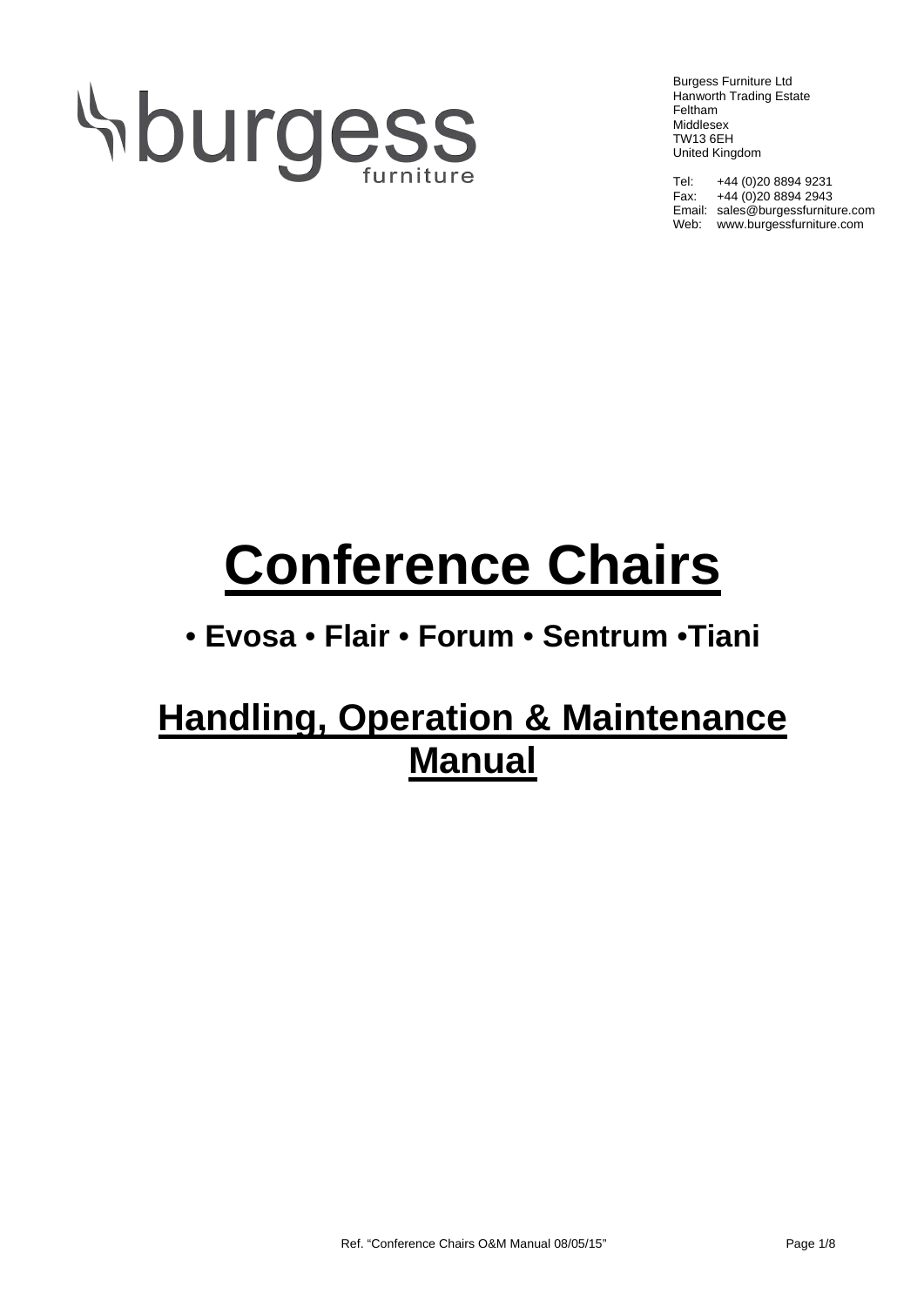### **CONTENTS**

| <b>SECTION</b>                            |                                                                    | <b>PAGE</b>      |
|-------------------------------------------|--------------------------------------------------------------------|------------------|
| <b>Section 1- Introduction</b>            |                                                                    | 3                |
| 1.1<br>1.2                                | About This Manual<br>Health & Safety (UK)                          | 3<br>3           |
| Section 2 – Handling, Storage & Operation |                                                                    |                  |
| 2.1<br>$2.2^{\circ}$<br>2.3<br>2.4        | Handling<br>Storage<br>Operation<br>Type of use                    | 4<br>5<br>5<br>6 |
| Section 3 - Maintenance & Repair          |                                                                    | 7                |
| 3.1<br>3.2<br>3.3<br>3.4                  | General<br>Maintenance Schedule<br>Cleaning<br>Inspection & Repair | 7<br>7<br>7<br>7 |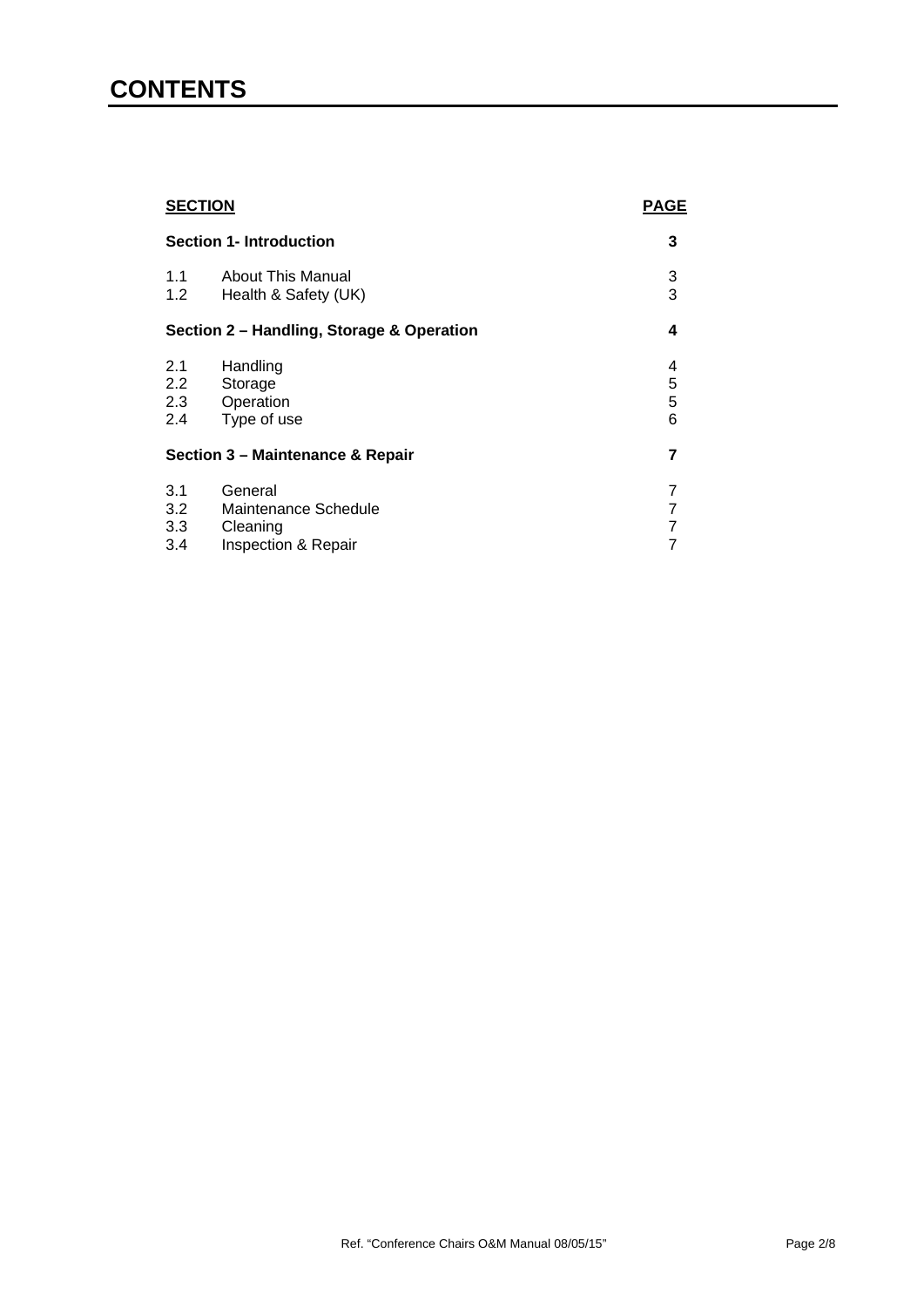#### **1.1 About This Manual**

- 1.1.1 This manual is intended for the instruction and guidance of personnel charged with the handling, operation and maintenance of Burgess conference-type chairs. It does not cover the "Wood" range of products.
- 1.1.2 The procedures given in this must be read and understood by all relevant personnel.
- 1.1.3 Some procedures given should only be carried out by relevant specialists. This will be highlighted where appropriate.
- 1.1.4 All relevant diagrams are to be found within this manual.
- 1.1.5 Burgess Furniture cannot be held liable for any loss, damage or injury resulting from failure to follow the procedures given.

#### **1.2 Health & Safety (UK)**

- 1.2.1 It is the Employers duty under the Health & Safety at Work Act 1974 to ensure all operational staff are aware of manual handling recommendations under the Manual Handling Operations Regulations 1992 (SI 1992 No. 2793).
- 1.2.2 Assessment should address itself to (a) task, (b) load, (c) working environment, and (d) individual capability.
- 1.2.3 Please refer to relevant brochure for individual weights or contact Burgess Furniture Ltd.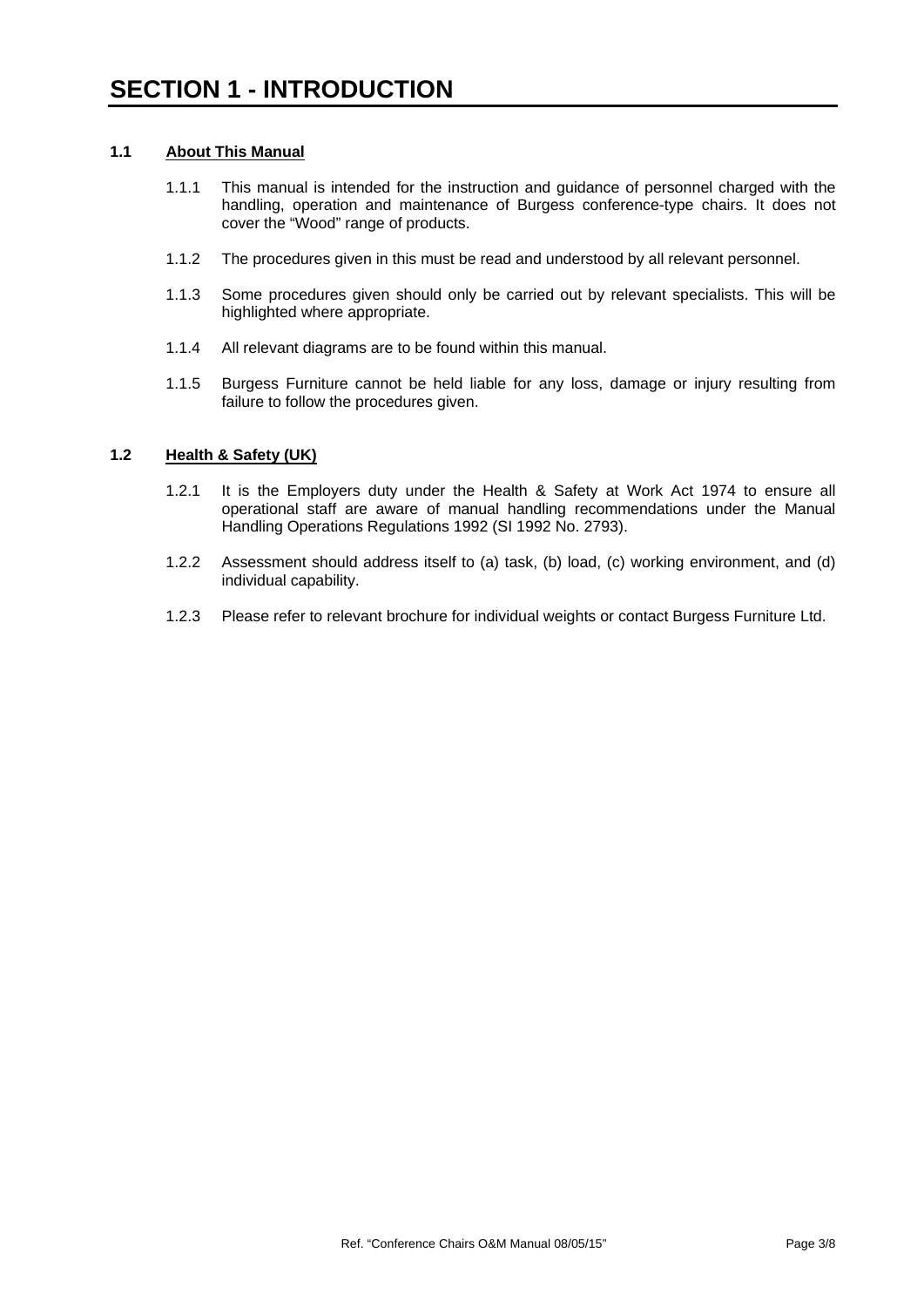#### **2.1 Handling**

2.1.1 To minimise the risk of personal injury and / or damage to chairs and flooring, it is recommended that chairs are transported using our purpose-built Burgess chair trolleys. Providing these have been ordered, the trolleys will be delivered along with the chairs. Burgess conference chairs use the following trolley:

| Chair Range: | Chair Model(s):          | Trolley:         |
|--------------|--------------------------|------------------|
| Evosa        | All                      | CTH <sub>8</sub> |
| Flair        | All                      | CTH <sub>4</sub> |
| Forum        | All Except 37/17 & 37/19 | CTH <sub>5</sub> |
| Sentrum      | All Except 05/2+A        | CTH <sub>7</sub> |
| Tiani        | All Except 02/4          | CTH <sub>5</sub> |

- **Stacked chairs should never be dragged, as this can result in damage to the chairs and / or flooring. Always use a Burgess chair trolley.**
- 2.1.2 The CTH5 & CTH7 chair trolleys are variations of the standard CTH1 trolley, with an additional cross-bar (CTH5), to provide a support for shorter chairs, or an upholstered panel (CTH7) fitted to protect mesh back chairs.

To operate, approach the stack from behind and align the trough of the trolley with the rear legs of the stack. Using one hand tilt the stack forward slightly to allow the trolley to be pushed underneath with the other hand. Carefully pull back on the stack and trolley simultaneously, maintaining the grip on the stack. You will feel the balance point as the stack tilts backwards. The stack can now be moved.

than by the back legs.





2.1.3 The CTH4 chair trolley for Flair chairs includes a flat platform at the bottom. Chairs are simply stacked directly on the platform, wheeled to where they need to be, then unstacked. See 2.3.2B.



as the stack tilts backwards. The stack can now be moved.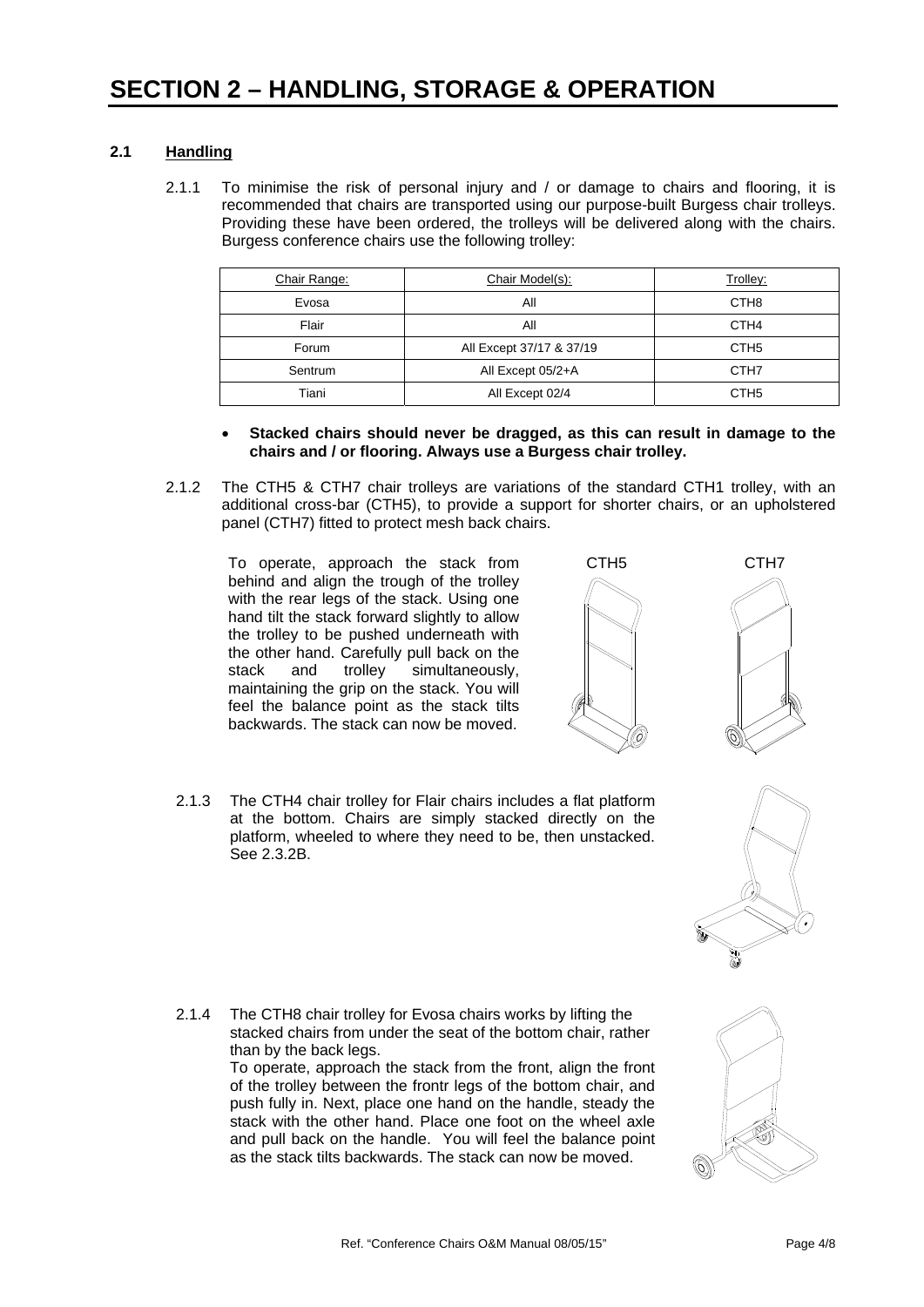#### **2.2 Storage**

- **Unless specified, Burgess products are not intended for outside use and must not be stored in sunlight, rain, dew, or salt air.**
- **Do not allow sharp objects to come into contact with fabrics or mesh.**
- **Do not allow fabrics or mesh to come into contact with walls or other hard objects.**
- 2.2.1 Chairs should be stored stacked one on top of the other. See 2.3 Operation.

#### **2.3 Operation**

- 2.3.1 Burgess stacking chairs are designed to stack easily and quickly, however a degree of care is still required as careless handling can result in damage to paint and upholstery.
- 2.3.2 Stacking chairs fall into two categories:
	- "Seat Stacking" where the chairs stack seat-on-seat (Fig. 2.3.2A & C).
	- "Frame Stacking", where the chairs stack leg-over-leg (Fig. 2.3.2B)
	- Note: Frame stacking chairs are distinguished by plastic stacking buffers fitted to the inside faces of the legs (Fig. 2.3.2D.







2.3.2A - "Seat stacking" Evosa chairs 2.3.2B – "Frame stacking" Flair chairs



2.3.2C – "Seat stacking" Forum cantilevers 2.3.2D – Stacking buffers, Flair

- 2.3.3 To stack chairs, simply lift and place each chair one on top of the other according to the stacking style of the chair.
	- **"Frame stacking" chairs usually stack up to 10 high, while "seat stacking chairs" usually only stack up to 4 / 5 high. Please refer to the relevant brochure for the stacking quantities of specific models.**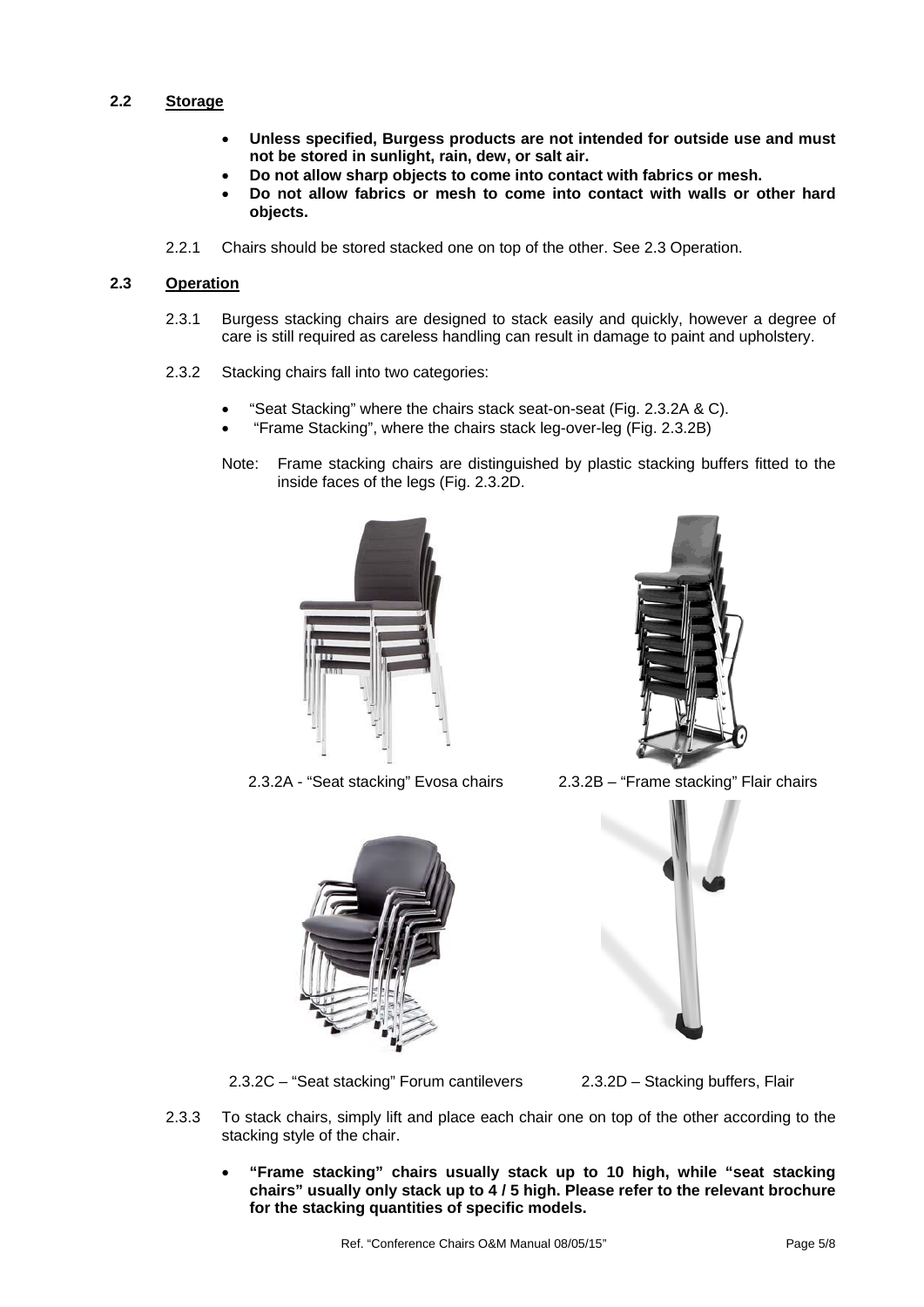#### **2.4 Type of Use**

2.4.1 Function rooms, Conference rooms, Banquet rooms, Meeting rooms, Bedrooms.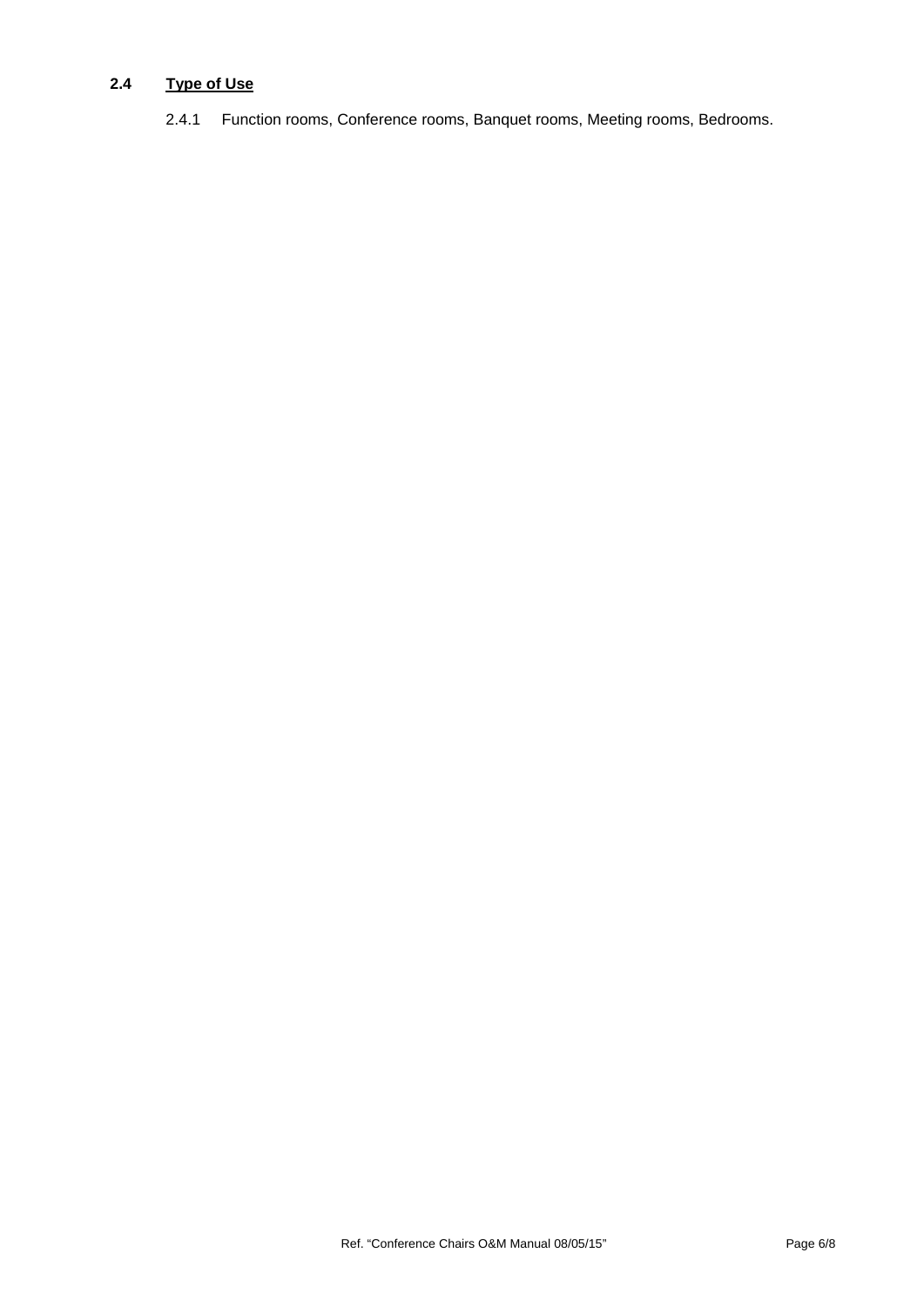#### **3.1 General**

- 3.1.1 All Burgess products are designed to give a long, trouble free working life with the minimum of maintenance and as such there are no user-serviceable parts. However, there is still a requirement for the operator to carrying out simple periodic inspection and maintenance as detailed below.
- 3.1.2 Light damage as outlined below may be repaired by (or by agents of) the operator. More severe damage should be referred to Burgess Furniture Ltd.

#### **3.2 Maintenance Schedule**

3.2.1 The following maintenance procedures should be carried out at least every 3 months under normal operating conditions, or every 1 month under severe contract conditions.

#### **3.3 Cleaning**

- 3.3.1 Vacuum crumbs or foodstuffs immediately.
- 3.3.2 Painted frames should be cleaned using a damp cloth and, where necessary, a mild soap cleaning agent.
- 3.3.3 Chrome plated frames should be cleaned using a damp cloth and, where necessary, a mild soap cleaning agent. Smudges and handprints can be removed using a dry soft cloth; micro-fibre cloths are particularly effective for this operation. The appearance of old chrome can be improved using a proprietary metal polish suitable for chrome, following the manufacturers' instructions.

#### **Abrasive scourers should not be used.**

- 3.3.4 Burgess-supplied fabrics can be cleaned using a commercially available fabric cleaner. Always test on a hidden area of fabric first to check colour-fastness. Do not rub or scrub stains, dab gently.
- 3.3.5 Where fabric has been supplied by the customer, the fabric supplier should be consulted.
	- **DO NOT use bleach or any other caustic / solvent based cleaner as permanent damage to paint and upholstery will result.**

#### **3.4 Inspection & Repair**

- **Inspections must be carried out by a competent person. All defective chairs must be immediately removed from service. Repairs must only be carried out by competent personnel.**
- **Referring to Section 2 Handling, Storage & Operation:**
- 3.4.1 Inspect the frame looking for any deformity or cracks in the tube.
- 3.4.2 Chairs with bent legs should be removed from service as this can affect stability and frame integrity.
- 3.4.3 Check older chrome plated frames for any signs of flaking. Flakes of chrome can be very sharp and may cause injury. Remove any affected chairs from service immediately.
- 3.4.4 Check all visible screws are in place and that the upholstered cushions are firmly fitted.
- 3.4.5 Check mesh upholstered chairs for fraying and / or tears. Any chairs found to be affected should be removed from service immediately. Replacement mesh covers may be available, depending on model. Contact Burgess Furniture Ltd for more information.